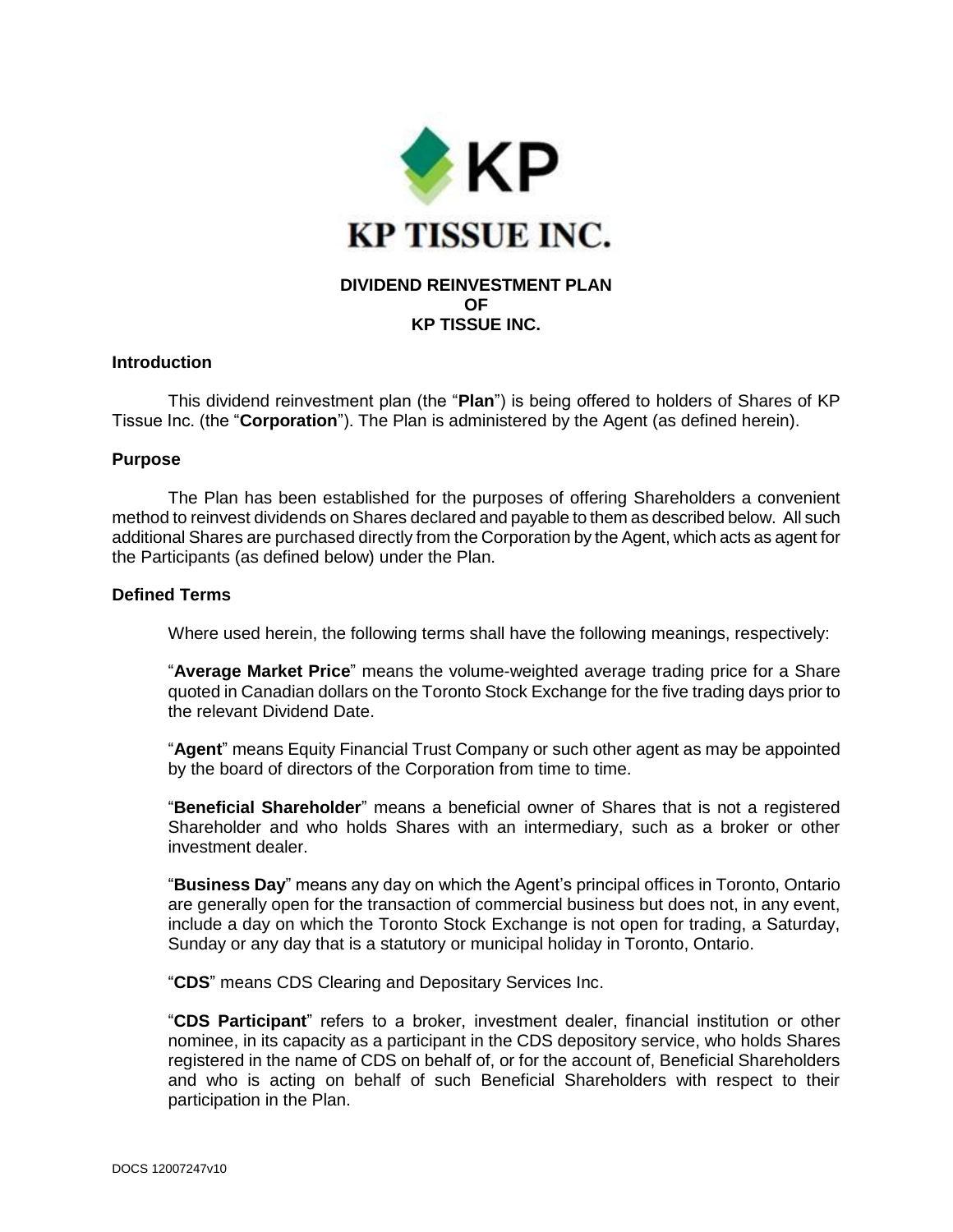"**Dividend Date**" means the date on which a cash dividend is paid.

"**Dividend Record Date**" means the record date for a given dividend as the board of directors of the Corporation may determine.

"**Non-CDS Nominee**" refers to a broker, investment dealer, financial institution or other nominee who holds Shares registered in its own name on behalf of Beneficial Shareholders.

"**Non-CDS Participant**" refers to a Participant who is not CDS.

"**Participant**" means a registered Shareholder who has elected, in accordance with the terms hereof, to participate in the Plan (provided that a reference to a Participant shall only refer to CDS to the extent CDS participates in the Plan based on instructions received from CDS Participants, and to Non-CDS Nominees to the extent such Non-CDS Nominees have enrolled in the plan on behalf of Beneficial Shareholders).

"**Share**" means a common share of the Corporation.

"**Shareholder**" means a holder of a Common Share.

### **Features**

Under the Plan, a Participant may purchase additional Shares with the cash dividends paid on the Shares which are owned by the Participant. The price at which Shares will be issued from treasury with cash dividends will be equal to the Average Market Price. No commissions, service charges or brokerage fees are payable by Participants in connection with the Plan.

Dividends in respect of whole and fractional Shares (up to four decimal places) purchased under the Plan will be credited to a Non-CDS Participant's account and will be automatically invested under the Plan in additional Shares until such time as the Non-CDS Participant's participation in the Plan is terminated.

# **PARTICIPATION**

#### **Participation and Enrolment in the Plan**

Beneficial Shareholders may only participate in the Plan through a Participant that is the registered holder of their Shares. Beneficial Shareholders who wish to participate in the Plan should request enrolment in the Plan through their broker, investment advisor or other intermediary.

Registered Shareholders may enroll in the Plan by delivering to the Agent a duly completed and signed Enrollment Form to be made available to each Registered Shareholder by the Agent.

CDS Participants who wish to enroll in the Plan on behalf of Beneficial Owners who have communicated their intention to participate in the Plan must elect online via CDSX prior to 5:00 p.m. (Toronto time) on the Dividend Record Date on which the Beneficial Owners intend to start participating in the Plan (or such other deadline as CDS may set from time to time).

Non-CDS Nominees who wish to enroll in the Plan on behalf of Beneficial Owners who have communicated their intention to participate in the Plan must ensure the Agent receives the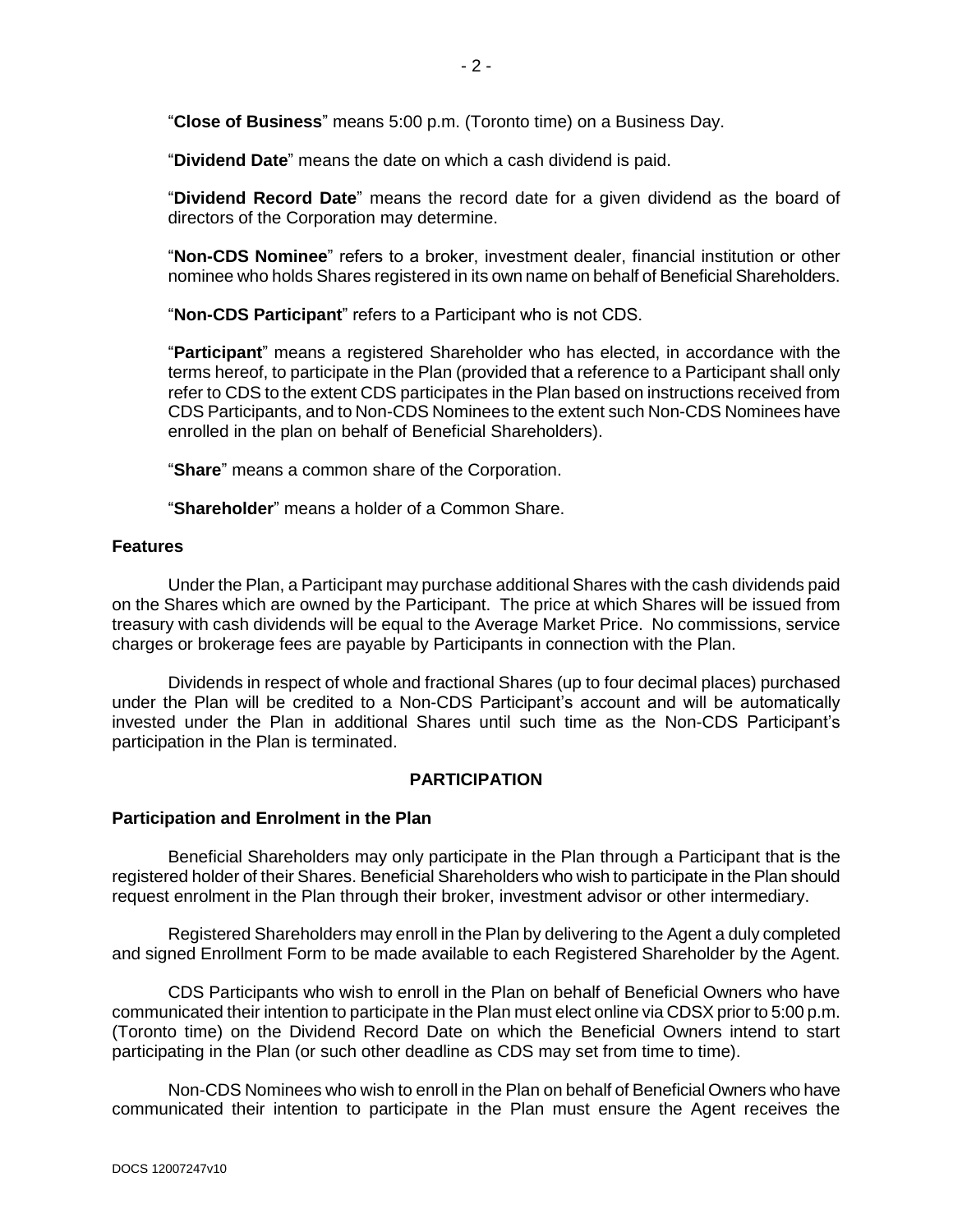appropriate instructions prior to 3:00 p.m. (Montreal time) on the fifth Business Day immediately preceding the relevant Dividend Record Date in order to take effect on the Dividend Date to which that Dividend Record Date relates.

Shareholders who are not residents of Canada are not entitled to participate, directly or indirectly, in the Plan. The Corporation and the Agent reserve the right to deny participation in the Plan to any person or agent of any person who appears to be, or who the Corporation or the Agent has reason to believe, is subject to the laws of any jurisdiction which do not permit participation in the Plan. In such circumstances, the Corporation and the Agent may require as a condition of participation or continued participation that the Shareholder provide a declaration satisfactory to the Corporation that the person is not a non-resident of Canada.

Once enrolled in the Plan, participation in the manner elected by the Participant continues automatically until the Plan is terminated by the Corporation or until such participation in the Plan is terminated by the Participant.

Once a Participant is enrolled, the Corporation will, subject to any restriction on the issuance of Shares under the Plan, forward to the Agent all of the Participant's cash dividends on Shares (less any applicable withholdings) and direct the Agent to invest such amounts in Shares for the benefit of the Participant. The Agent will apply such funds received under the Plan to the purchase of additional Shares under the Plan.

Shares purchased under the Plan on behalf of CDS will be registered in the name of CDS. CDS will then credit the accounts of CDS Participants, who will in turn credit the accounts of Beneficial Owners.

Shares purchased under the Plan on behalf of a Non-CDS Participant will be held by the Agent under the Plan for the account of such Non-CDS Participant until such time as such Non-CDS Participant terminates its participation in the Plan. Dividends in respect of Shares that are held under the Plan by the Agent for the account of a Non-CDS Participant will be automatically reinvested in Shares to be held by the Agent for the Non-CDS Participant in accordance with the Plan. Whole Shares held under the Plan by the Agent for a Non-CDS Participant's account on the record date for a vote of Shareholders will be voted in accordance with such Participant's instructions given on a form to be furnished to the Participant by the Agent. Shares for which voting instructions are not received will not be voted. No voting rights will attach to any fraction of a Share held for a Participant's account under the Plan.

If Shares may not be issued under the Plan, a cash dividend will be paid to the Participant in the usual manner.

No interest will be paid to Participants on any funds held for investment under the Plan.

## **Fractional Interests**

*CDS*

No fractional interest will be maintained under the Plan on behalf of CDS.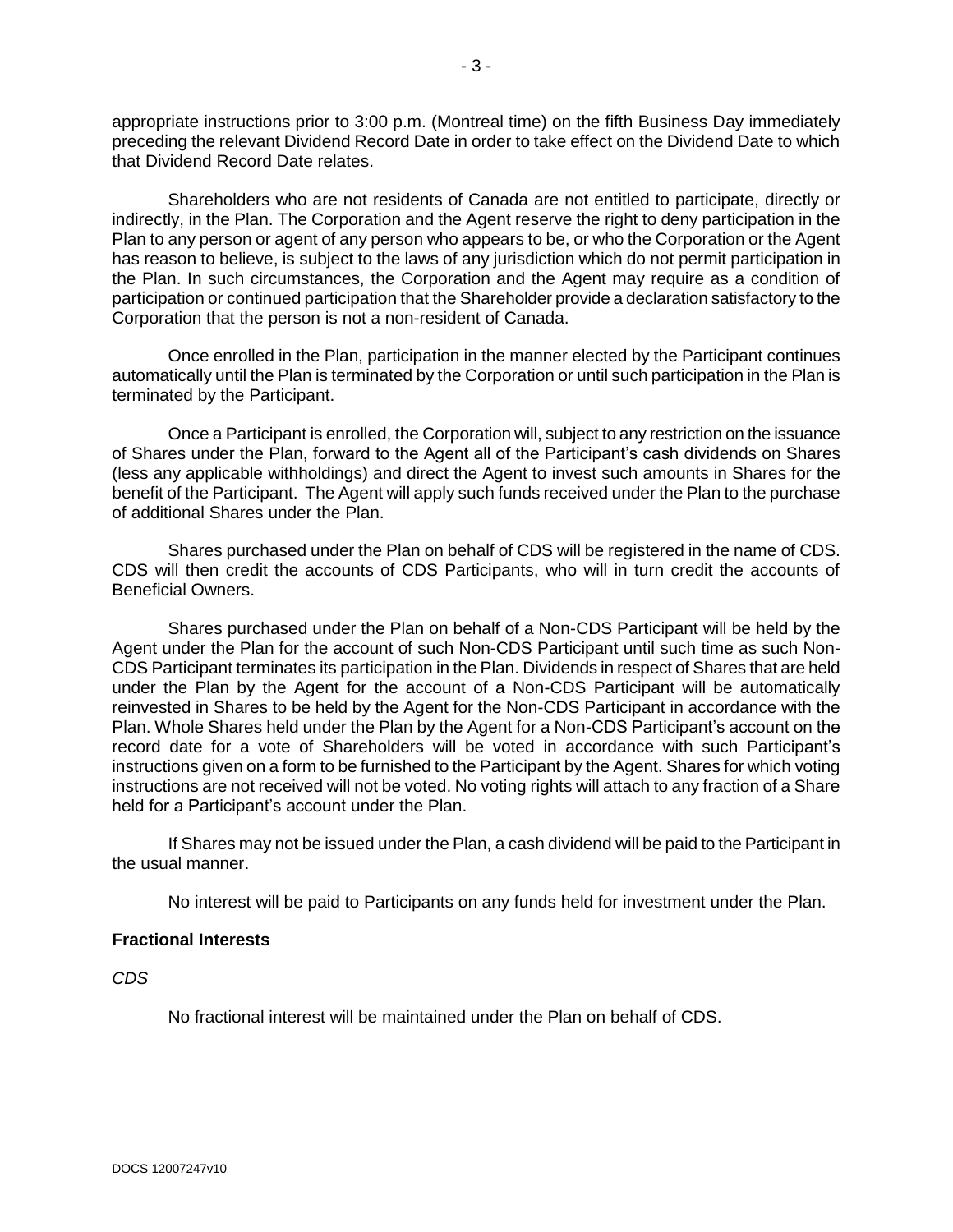#### *Non-CDS Participants*

Full reinvestment is possible under the Plan as the Agent will credit to the account of each Non-CDS Participant, on each reinvestment made under the Plan, a fractional interest in a whole Share (to four decimal places) for any amount that cannot be reinvested in whole Shares.

The Corporation will from time to time issue to the Agent such number of whole Shares as is necessary or desirable to accommodate the fractional interests of all Non-CDS Participants.

## **Transfer of Participation Rights**

The right to participate in the Plan may not be transferred by a Participant.

## **Termination of Participation**

Beneficial Owners who are enrolled in the Plan through CDS Participants and Nominees, and who wish to terminate their participation in the Plan must so instruct their respective CDS Participants or Nominees.

A Non-CDS Participant may voluntarily terminate its participation in the Plan by duly completing and sending to the Agent the termination notice located on the reverse side of the statement of account that is mailed to the Participants (the "**Termination Notice**"). Generally, a Termination Notice will be processed within 10 Business Days of its receipt by the Agent.

A confirmation for the number of whole Shares held by the Agent under the Plan for the account of such Non-CDS Participant will be provided to such Non-CDS Participant together with a cheque, in the name of the Non-CDS Participant, for the value of any remaining fraction of a Share held for the account of such Non-CDS Participant (based on the Average Market Price of the previous dividend). Any fraction of a Share held for the account of such Non-CDS Participant will be cancelled in exchange for such cash payment.

If the notice of termination is received from a Non-CDS Participant by the Close of Business at least five Business Days prior to a Dividend Record Date, termination of the Non-CDS Participant's Participation in the Plan will be effective in respect of that Dividend Record Date. Otherwise, the termination will be effective in respect of the next succeeding Dividend Record Date. For greater certainty, a termination by a Participant will not prevent such Shareholder from participating in the Plan at a later date.

After termination of participation in the Plan, all subsequent dividends will be paid to the former Participant in cash in the usual manner.

## **Amendment, Suspension or Termination of the Plan**

Subject to the approval of the Toronto Stock Exchange, the Corporation reserves the right to amend, suspend or terminate the Plan at any time, but such action shall have no retroactive effect that would prejudice the interest of the Participants. Participants will be sent written notice of any such amendment, suspension or termination.

Any dividend subject to the Plan and paid after the effective date of any such suspension or termination will be remitted by the Corporation to the Participants in cash only, in the usual manner.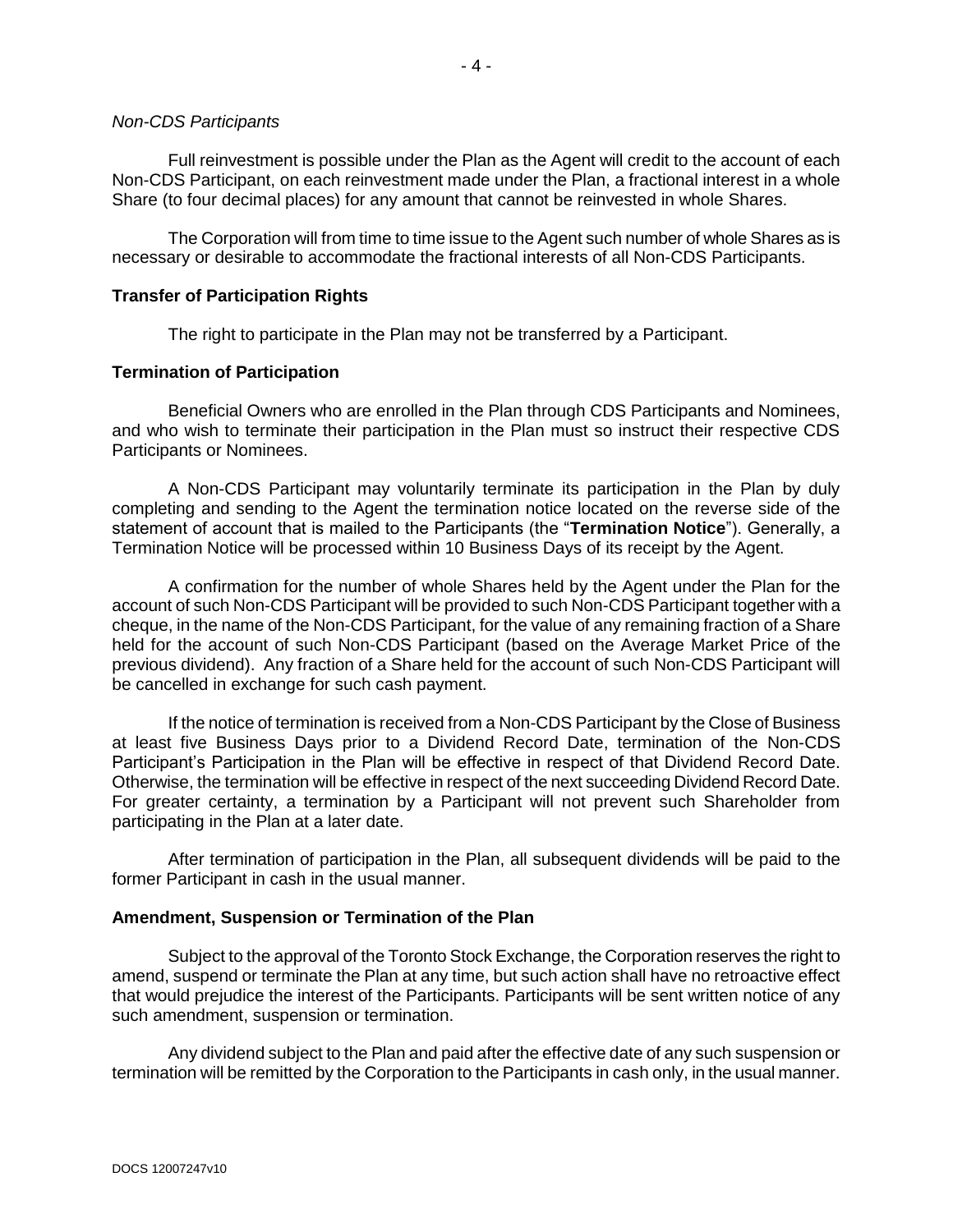The Corporation may remove the Agent at any time on not less than ninety days prior notice to the Agent, and appoint another person as the Agent.

Similarly, the Agent may resign at any time on not less than ninety days prior notice to the Corporation and upon delivery to the Corporation of all property and records held in connection with the Plan.

#### **Rules and Regulations**

The Corporation, in conjunction with the Agent, may from time to time adopt rules and regulations to facilitate the administration of the Plan. The Corporation also reserves the right to regulate and interpret the Plan as it deems necessary or desirable to ensure the efficient and equitable operation of the Plan.

## **PRICE OF SHARES AND COSTS**

On each Dividend Date, the Corporation shall promptly pay over to the Agent, on behalf of Participants, all cash dividends paid on their Shares, which shall be applied to purchase additional Shares from treasury at the then applicable Average Market Price as determined by the Corporation. The Agent shall remit such portion of the cash dividends to the Corporation concurrently with the purchase of additional Shares from treasury on behalf of Participants.

#### **Costs**

There shall not be any commissions, service charges or brokerage fees payable in connection with the issuance of Shares under the Plan. All administrative costs of the Plan shall be borne by the Corporation.

## **RECORDING AND TAX MATTERS**

#### **Certificates**

Unless and until the Corporation terminates its relationship with CDS, a Beneficial Owner who participates in the Plan through CDS Participants will not be entitled to receive a certificate evidencing ownership of Shares from the Agent.

Shares purchased and held under the Plan for the accounts of Non-CDS Participants will be registered in the name of the Agent, its nominee, or recorded in accounts designated by the Agent. Certificates for whole Shares will be issued to Non-CDS Participants only if the Plan is terminated by the Corporation, participation in the Plan is terminated by a Non-CDS Participant or by the Corporation, or a Non-CDS Participant withdraws all or some of its whole Shares held by the Agent for such Participant without terminating participation in the Plan from its account under the Plan.

#### **Tax**

## **Shareholders should consult their tax advisers about the tax consequences which will result from their participation in the Plan.**

The reinvestment of dividends on Shares does not relieve the participant of any liability for income tax on those dividends. Shareholders are responsible for calculating and monitoring their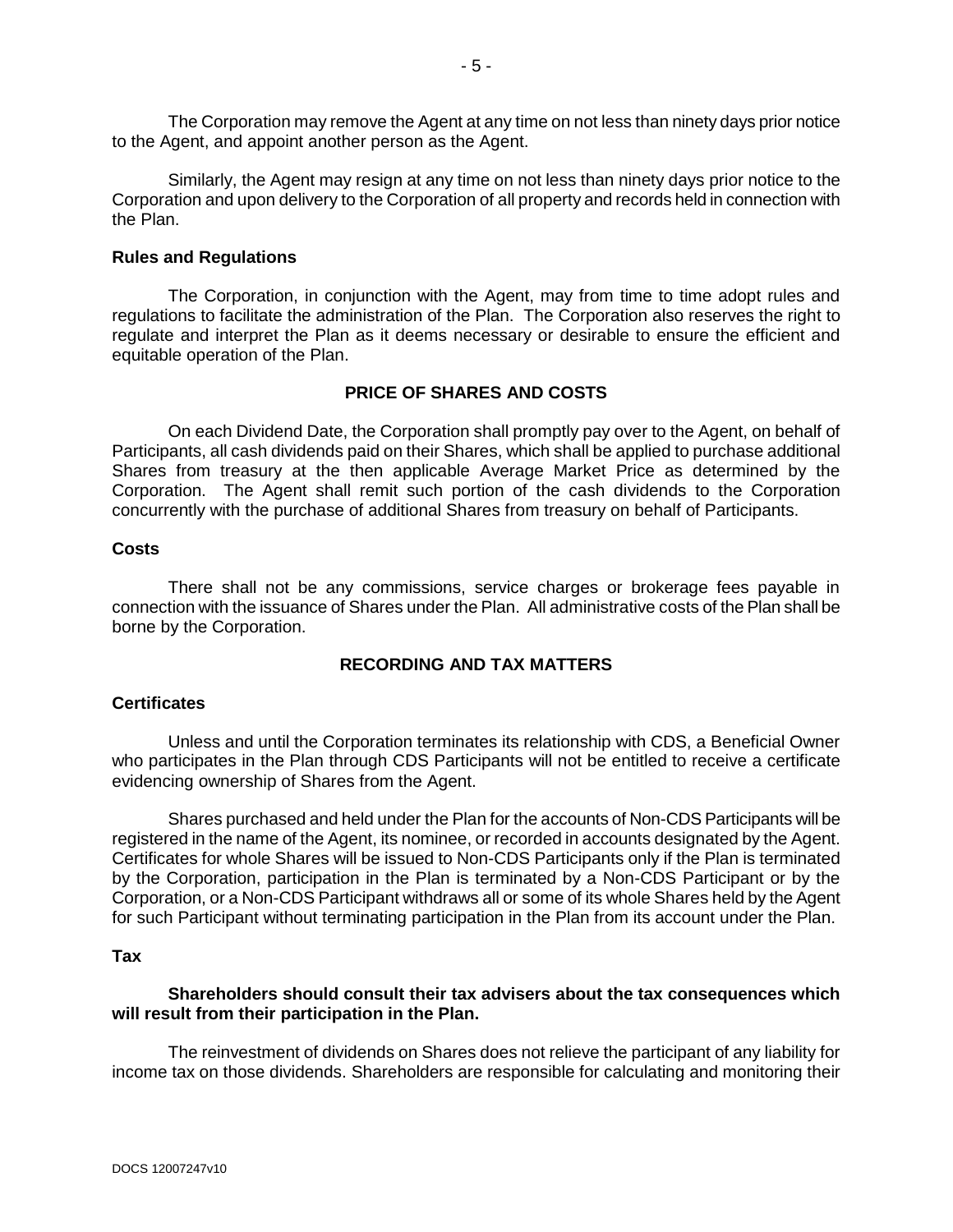own adjusted cost base in Shares for income tax purposes, as certain averaging rules may apply and such calculations may depend on the cost of other Shares held by a Shareholder.

## **RESPONSIBILITIES OF THE CORPORATION AND THE AGENT**

**Participants and Beneficial Shareholders should recognize that there is no assurance that, in the future, dividends will be declared in any particular amount, at any particular time, or at all, on the Shares.** 

The Corporation and the Agent shall not be liable for any act, or any omission to act, in connection with the operation of the Plan including, without limitation, any claims for liability:

- (a) relating to the prices at which Shares are purchased or sold for the Participant' s account and the times such purchases are made; or
- (b) arising in connection with income taxes (together with any applicable interest and/or penalties) payable by Participants in connection with their participation in the Plan.

Participants should recognize that neither the Corporation nor the Agent can assure a profit or protection against a loss on the Shares purchased or sold under the Plan.

## **NOTICE TO BENEFICIAL HOLDERS**

Beneficial Shareholders should consult with their intermediary recognized by CDS as the administrative practices of such parties vary and may affect the manner in which such holders may be eligible to participate in the Plan. In addition, due to the administrative practices of the intermediary, the various dates by which actions must be taken by holders as set out in the Plan may not be the same dates as required by the intermediary.

#### **COMPLIANCE WITH LAWS**

The operation and implementation of the Plan, including the number of Shares issuable under the Plan, is subject to compliance with all applicable legal requirements, including obtaining all appropriate regulatory approvals and exemptions from registration and prospectus requirements, and the requirements of any stock exchange on which the Shares are listed.

#### **NOTICES**

All notices required to be given under the Plan shall be mailed to a Participant at the address shown on the record of the Plan or at a more recent address as furnished by the Participant or the Participant's investment dealer, as the case may be.

Notices to the Agent shall be sent to:

Equity Financial Trust Company 200 University Avenue, Suite 400 Toronto ON M5H 4H1

Attention: Dividend Reinvestment Department